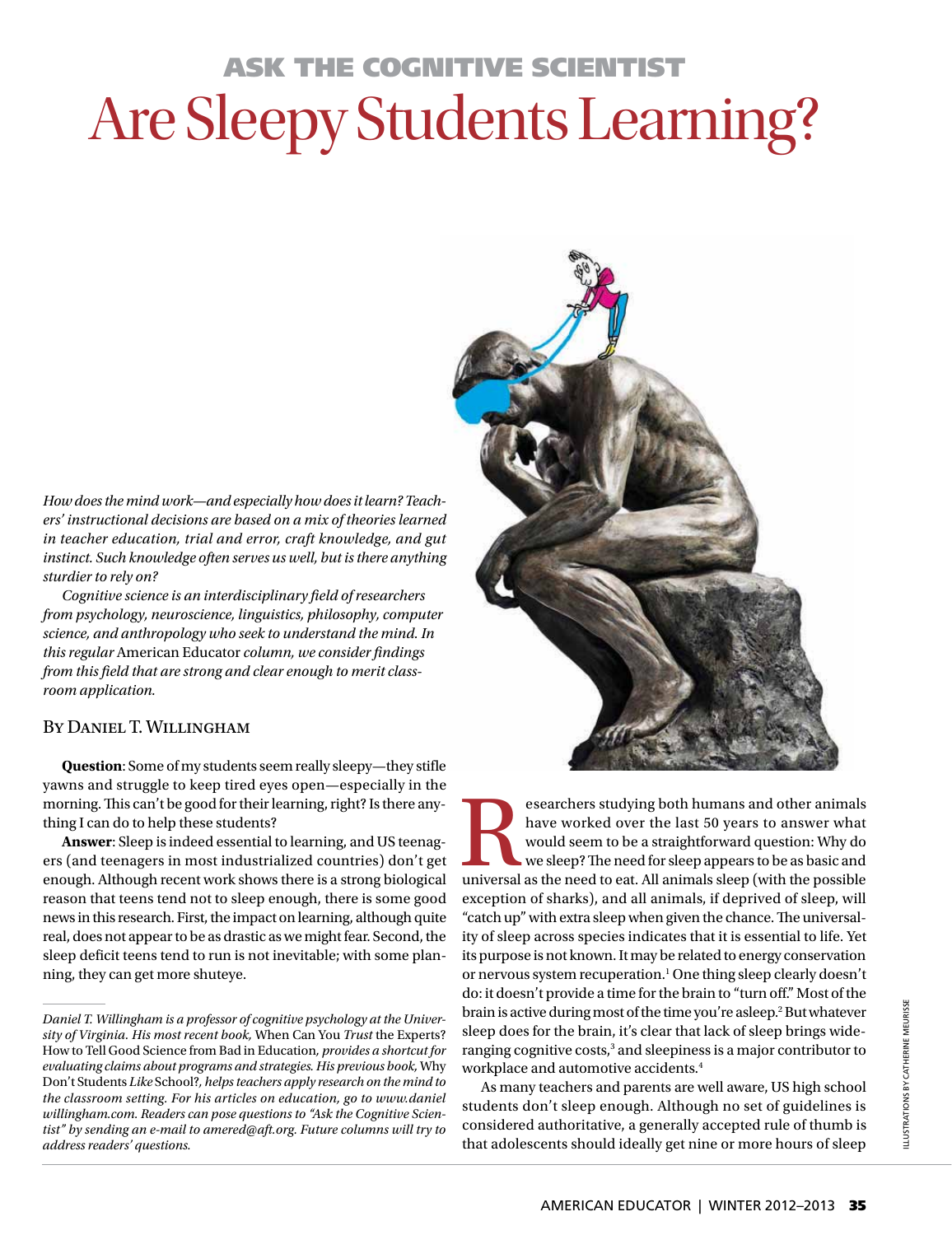each night. Eight hours is considered borderline, and less than eight, insufficient. By this measure, only about 8 percent of teens report optimal sleep, and the majority—69 percent—report insufficient sleep.<sup>5</sup>

Despite the fact that teenagers don't get enough sleep, research confirms that students actually sleep less as they get older. Largescale studies of sleep habits in as many as 20 countries show that students sleep less as they progress through their teen years, especially on school days. American 9-year-olds get about 10 hours of sleep on weeknights. By the time they are 18, the figure is just 7.5 hours. But on weekends, the decline is much smaller: 9-year-olds sleep just over 10 hours, and 18-year-olds sleep about 9.5 hours each night.<sup>6</sup>

The reduction in sleep as the teen years progress is correlated with a change in chronotype—that is, an individual's time-of-day

preference. Some people like to stay up late and feel most alert at that time, whereas others prefer mornings. These preferences do have an impact on cognitive performance: people perform better on measures of attention, memory, and executive functioning when tests are administered at their preferred time of day,<sup>7</sup> and these effects are observed at all different ages.8 Throughout the teen years, the preference for evenings increases,<sup>9</sup> and this preference is observed in cultures throughout the world.<sup>10</sup> Hence,

the increasing sleep loss as kids move through the teen years is due to staying up late. On weekends, staying up late causes little sleep loss because kids can sleep in. On weekdays, they go to bed somewhat earlier, but not early enough to make up for the fact that they must rise quite early to get to school.

#### Cognitive Consequences of Poor Sleep

What happens to students' ability to think and reason when they are sleepy? Conducting this research is more difficult than one might think. First, researchers are reluctant to conduct experiments in which they ask children to reduce sleep significantly, and parents are, of course, reluctant to enroll their children in such studies. Thus, these studies tend to entail relatively mild sleep deprivation, and usually only for one night or occasionally for as many as three or four nights. But what really concerns us is chronic insufficient sleep, not brief sleep loss.

The alternative is not to ask students to sleep less as part of an experiment, but rather to measure typical sleep and cognition in a large group of students and test whether the poor sleepers differ from the good sleepers. This method seems to get at the sleep issue of interest but carries drawbacks of its own. Poor sleepers may differ from good sleepers in many ways other than the amount of sleep they get—for example, socioeconomic status (homes of low-income families tend to be noisier and more crowded), diet, level of anxiety in the child, and so on.

While both types of research have limitations, in this case both also lead to similar conclusions: poor sleep leads to worse performance on an array of cognitive and behavioral measures. Most of these effects are seen in both younger children<sup>11</sup> (under 12 years) and older children<sup>12</sup> (aged 12-18). (This article will focus on older children, as most of the research has been conducted on this age group.) What's surprising is that the consequences of sleep deprivation are not as widespread as you might think—some cognitive functions seem little affected—and the effect is not as large as you might guess.

In both correlational and experimental studies, poor sleepers show slightly worse performance than good sleepers on measures of executive function—that is, tasks that require maintaining or manipulating information in mind.13 For example, a student might hear a sequence of four letters and numbers in random order, and be asked to report first the numbers, then the letters, each in ascending order (e.g., if a subject heard "8 J 3 R," she should say,

> as correct (1 point) or incorrect (0 points). In one study like this, subjects who got insufficient sleep averaged 10.7 points (of 24 possible) and subjects who got sufficient sleep averaged 11.7 points.14

"3 8 J R"). Each sequence is scored

There are also reliable effects of sleep deprivation on students' mood and behavior. Both younger and older kids who have slept less are rated by parents as more irritable, hyperactive, and inattentive. They are also more likely to be anxious or depressed.15 How-

ever, since these findings come from correlational studies, we must question whether the mood disturbances are caused by lack of sleep, or are merely associated with it. Data from children with sleep-related breathing disorders (e.g., sleep apnea, which involves pauses in breathing and shallow breathing that disturb sleep) are helpful in showing that sleep loss actually causes changes in mood. Some cases of disordered sleep can be corrected via surgery that helps children's breathing, and such children not only sleep better postsurgery, they show dramatic

improvement in mood.16

Teachers and parents most often note that sleep-deprived children of all ages seem inattentive and have difficulty concentrating.17 Most will seem sleepy and lacking in focus, but some become impulsive and hyperactive. Indeed, it has been suggested that sleep-deprived children are behaviorally similar to children with attention deficit hyperactivity disorder.<sup>18</sup> Curiously, formal studies of attention in which the speed and accuracy of responses is recorded (in contrast to ratings of attention made by parents or teachers) show little or no cost when young children are sleep deprived.19 This finding contrasts with that of adults, who do show sleep-related deficits on attention tasks.<sup>20</sup> Young children also show little (if any) effect of sleep deprivation on memory.<sup>21</sup> This finding is particularly surprising, as sleep is known to have a consistent and fairly robust effect on memory in adults.<sup>22</sup> (It's important to keep in mind here the limitations of this body of research mentioned above. Some children may suffer severe, chronic sleep deprivation and may experience attention and memory problems,

Only about 8 percent of teens report optimal sleep, and the majority—69 percent—report insufficient sleep.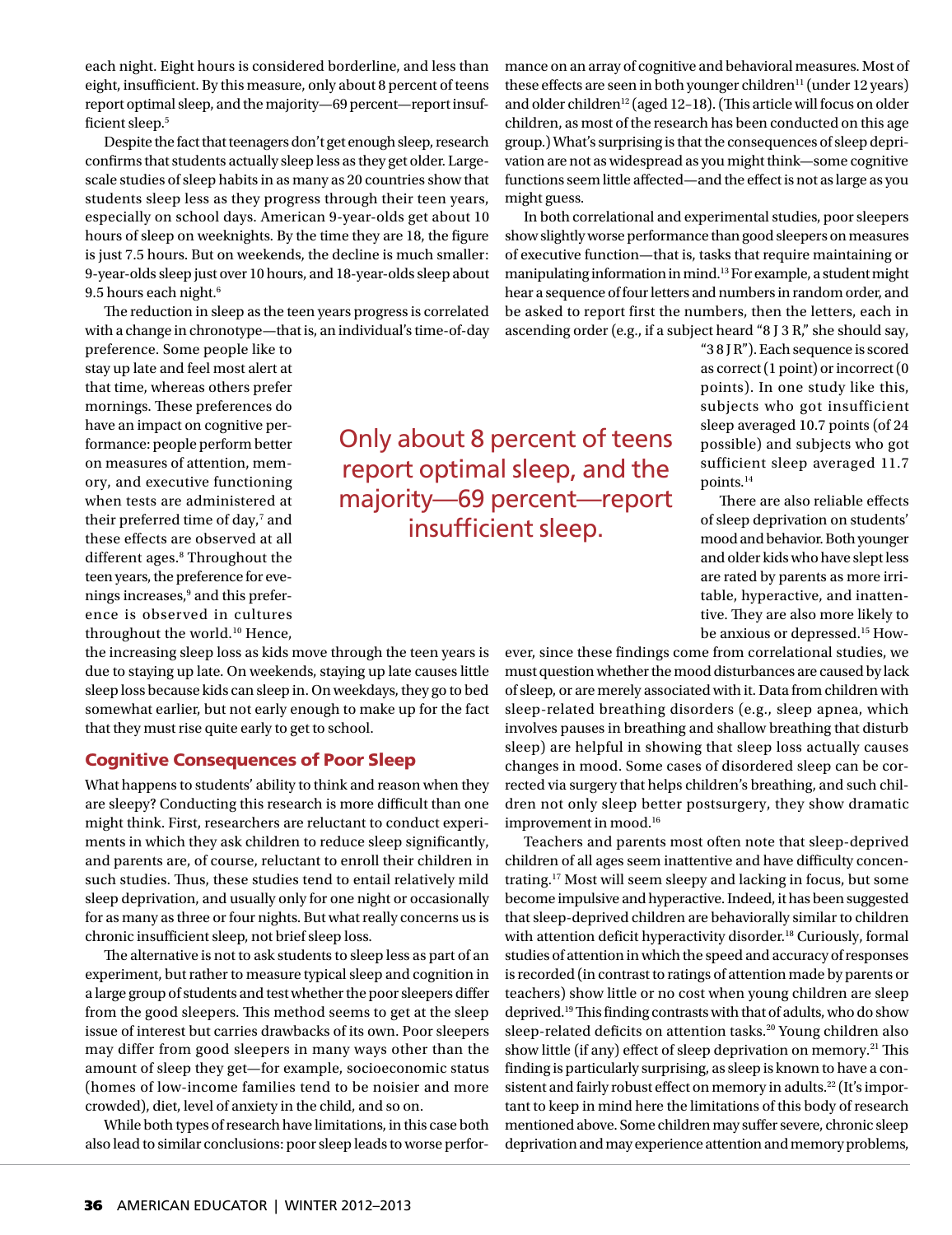but researchers are not going to design studies in which children must endure long-term sleep loss.)

In sum, sleep deprivation influences many (but not all) aspects of children's mood, cognition, and behavior. But do these effects have consequences for performance at school? Yes. Again, the data are mostly correlational, but experiments draw the same conclusions.23 Lack of sleep is associated with poorer school performance as rated by students themselves $24$  and by teachers.<sup>25</sup> Restricted sleep is also associated with lower grades in studies in the United States,<sup>26</sup> a finding replicated in Norway<sup>27</sup> and Korea.<sup>28</sup> Students who sleep less are more likely to repeat a grade (21 percent vs. 11 percent in one study of Belgian 8- to 10-year-olds<sup>29</sup>), and according to studies conducted in Germany<sup>30</sup> and Turkey,<sup>31</sup> they score lower on standardized tests taken at the end of schooling.

hypothesis. For example, in one study,<sup>35</sup> researchers measured cortisol levels in 357 children when they were 9 years old, and then again at ages 11, 13, and 15. At each age, cortisol was measured upon waking, between 3 p.m. and 7 p.m., and just before sleep. These collections continued for three days. Because cortisol is associated with wakefulness, levels are highest in the morning and fall during the day. That pattern was observed at all ages in this study, but the decline in cortisol levels during the day differed by age: it was steepest for the youngest children and shallowest for the oldest children. In other words, there is a daily cycle—a wave form—for cortisol, and the wave flattens as children go through adolescence. That means the internal signal about when one should be sleepy and when one should be wakeful is weaker in teens than in younger children. (The signal returns to its earlier, stronger form in the early 20s.) The weakness of the melatonin

# Biological Changes That Prompt Teen Sleep Loss

Why don't teens get enough sleep? The answer would seem obvious: teens are hypersocial, and so they stay up late on the phone or on Facebook. And they feel pressure from peers to stay up late, as it's a mark of being grown up. Those social factors may play a role, but biological factors are likely more important.

Humans know that it's time to go to sleep via internal cues generated by the body. There are two types of internal cues. One is a circadian rhythm in which hor-

mones that induce sleepiness are released at night and those that induce wakefulness are released throughout the day, beginning early in the morning. Two of the most important hormones are melatonin, which makes you sleepy (and the release of which is suppressed by light exposure), and cortisol, which makes you wakeful. The cyclical workings of these hormones are obvious to anyone who has suffered from jet lag: your body's release of hormones that affect sleepiness remains (at first) on your home schedule when you travel. The second internal cue for sleep is sleep pressure, meaning that the longer you have been without sleep, the more you feel inclined to sleep.<sup>32</sup>

We are also sensitive to cues external to the body that it's time to go to sleep: cues like reduced light and knowing it's the right time for sleep. These external cues are also important for adjusting the internal circadian cues; if you travel to a new time zone, your body does not stay on your home schedule forever. External cues (especially the local day-night cycle) adapt the internal cues to the new time zone.

Both sleep pressure and circadian rhythms appear to be affected by puberty,<sup>33</sup> likely through interactions with other hormonal changes occurring at that time. The precise mechanism is not well understood, but the contention that the change is biological is supported by the observation that sleep rhythms change in the adolescence phase of other species.<sup>34</sup>

Some studies of adolescents lend fairly direct support to this



and cortisol signals means teenagers should be less sleepy in the evening (and so they stay up later) and less wakeful in the morning.36

If teenagers don't go to sleep at night because of weak internal cues that it's time to sleep, we might expect they would be more susceptible to external cues such as light or noise that would keep them awake. Although there are no data (positive or negative) showing teens are more likely to stay awake in the presence of light or noise than younger children or adults, there is evidence these external cues cost them sleep. For

example, teens sleep less in spring than they do in winter, plausibly because it gets dark earlier in winter.37 Other data show that teens living in brightly lit urban districts are more likely to be "night owls" than "morning people."<sup>38</sup>

Other studies are consistent with the hypothesis that teens are especially dependent on external cues to help them fall asleep. Many studies show a correlation between electronic media use and later bedtimes, and therefore less sleep.39 One interpretation of this correlation is that kids who would stay up late anyway use electronic media—phones, computers, games—to pass the time until they feel sleepy. But another interpretation is that they don't feel sleepy *because* they are using these devices and, in particular, are exposed to lighted screens and content that make them wakeful. Some small-scale experimental studies show that playing an action video game or watching a movie they find exciting makes it more difficult for teens to go to sleep.<sup>40</sup> Many teens report that they watch television to help them go to sleep, $41$  though nighttime television viewing is associated with daytime sleepiness.<sup>42</sup>

#### Interventions to Help Teens Sleep

Lack of sleep affects how students do in school, but just how large a cost does it exact? By standard measures, not a very big one. The effect size for most of these studies is about *d* =.10, which statisticians classify as a "small" effect. Now, it might be that studies to date have not measured school performance with very sensitive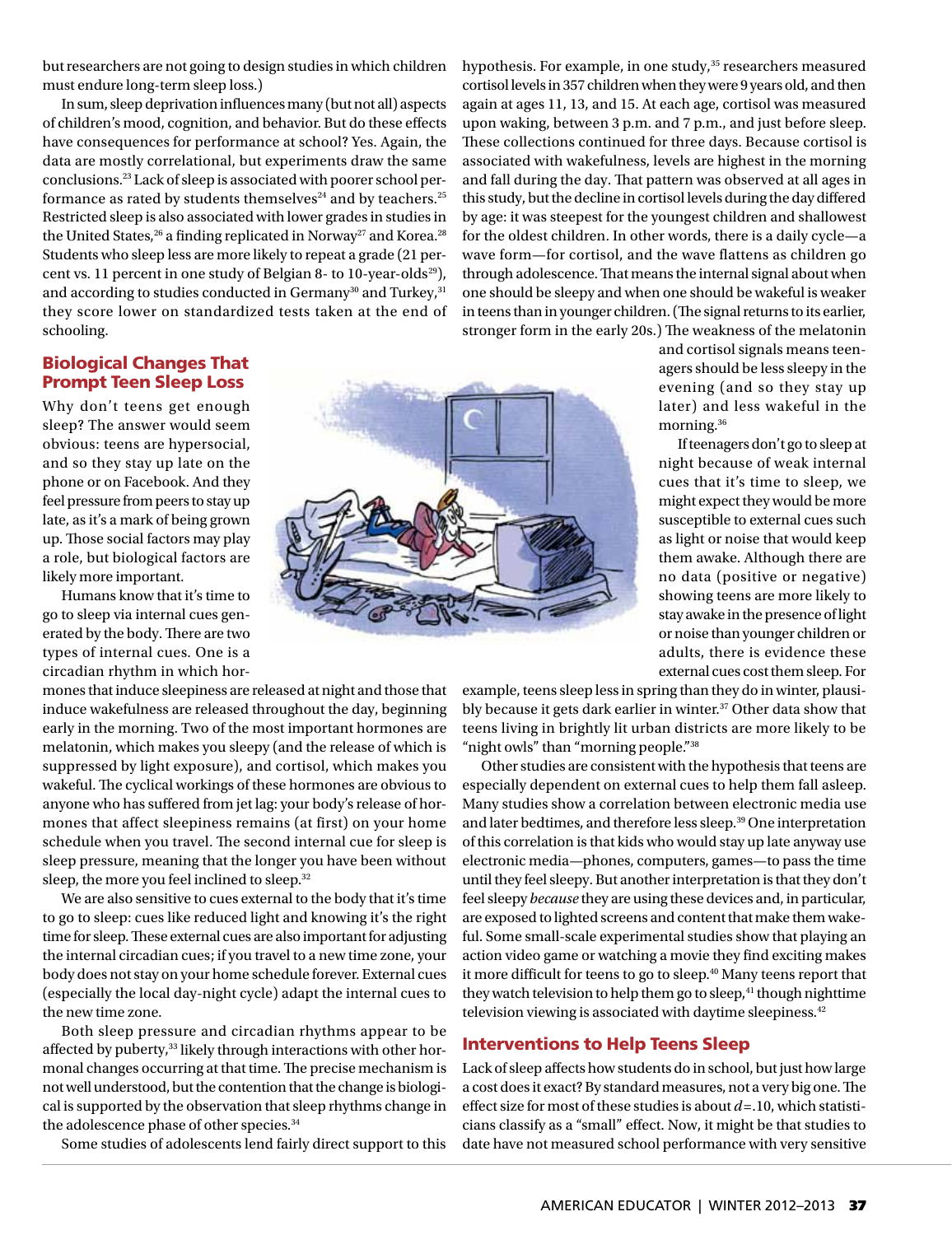measures, and that the real cost of sleep loss is actually bigger. And of course, there is a quality-of-life issue here. Most parents, upon seeing their child miserably sleepy and dragging through a school day, would not shrug and say, "Well, as long as it doesn't affect your grades." So how might we help teens sleep more?

The rather obvious "tell them to go to sleep" might actually work. Although parents are less likely to set bedtimes as their children move through high school, students with parent-set bedtimes do get more sleep on school nights than students without them. On weekends, sleep patterns of the two groups do not differ.<sup>43</sup>

What else might be done? The core of the problem for teens seems to be that weak internal cues to sleep make it likely they

will stay up later at night. They will sleep later in the morning to compensate, but they can't do so on weekdays when they must get up for school. Indeed, by some estimates, school start time is the most important predictor of sleep/wake patterns in students.<sup>44</sup> So why not start school later?

If kids know school starts later and they can therefore sleep later, won't they just stay up later? Surprisingly enough, the answer seems to be "no." Researchers have examined sleep patterns in schools with different start times, and students do get more sleep if their school starts later.45 The same applies to college students,<sup>46</sup> but these data must be interpreted with considerable caution, as college students have much more control over their class schedules.

One study tracked the performance of students in seven Minneapolis high schools as they changed their start times from 7:15 a.m. to 8:40 a.m. Researchers The impact of inadequate sleep on learning is not devastating. All the same, there is every reason to think it is cumulative.



but if there are multiple sections, they are randomly assigned to one; hence, a student cannot arrange to avoid (or ensure) an early morning class. Analysis of grades shows that those students who happen to have later start times earn higher grades.<sup>49</sup>

## What Are the Implications?

Inadequate sleep represents a challenge to educators that is in one sense overt—teachers see students drowsy in class every day—and in another sense subtle, because it seems like a common nuisance rather than a real threat to education. And indeed, the problem should not be overstated, at least insofar as it affects education. The impact of typical levels of inadequate sleep on student learning is quite real, but it is not devastating. All the

same, its impact lasts for years, and there is every reason to think that it is cumulative.

Starting school later seems like a natural solution, but the logistics of the change are far from simple. The Fairfax County School Board in Virginia has considered whether to change the county high schools' 7:20 a.m. start time on no fewer than eight occasions in the past 24 years.<sup>50</sup> Recently, it decided to hire a consultant to develop a plan for later high school start times.<sup>51</sup> Some of the obstacles (in Fairfax and elsewhere) include: increased costs associated with transportation; objections from parents to a later start because they don't want to leave their child at home unattended when they leave for work; objections from parents and students to a later end to the school day because it interferes with athletics as well as afterschool clubs and jobs; and objections from parents to changes in elementary school start times (nec-

reported that the later start time was associated with better student attendance, fewer reports of sleeping in class, and reduced depression among students. There was no impact on grades, but the researchers cautioned that they were not terribly confident in this analysis because of difficulties in equating grades across different courses and different schools.<sup>47</sup>

A second study comes from the school system in Wake County, North Carolina. Between 1999 and 2006, 14 middle schools in the system changed their start times—nine to later times, but five schools switched to earlier times. The researcher examined data from standardized state tests and calculated that earlier start times were associated with lower test scores, equivalent to about a 2 percentile point decline.<sup>48</sup>

Perhaps the best study on the subject comes from the United States Air Force Academy. Like many high schools, the Academy divides the day into seven periods. Students sign up for classes,

essary due to bus route changes prompted by the change in the high school start time).

Another change that administrators could contemplate without the logistical problems of a later start time would be to adjust the schedule of classes. Put simply, it's a good bet that most middle and high school students are sleepiest during the first period and grow more alert as the day wears on. So what ought to be scheduled for first period? Are there classes where the sleepiness cost could best be borne? In high school, perhaps electives could come at the start of the day. If these are the classes students are most interested in, that may give them an incentive to go to sleep earlier so they get to school on time; they also may feel more alert if they find these electives more exciting than their required classes.

Finally, teachers can explain to students (and if possible, their parents) that they can influence the amount of sleep they get.